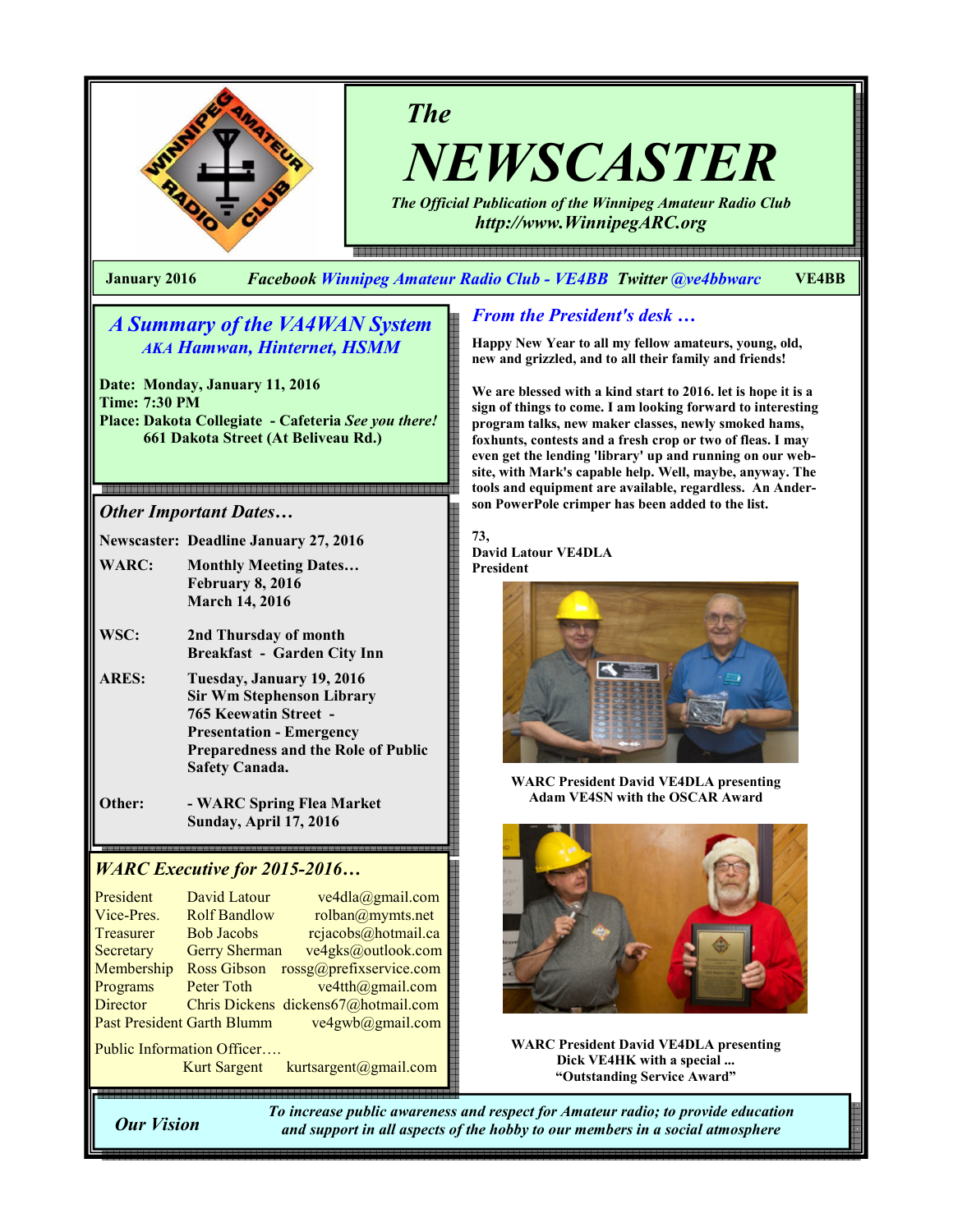#### 2 Manitoba Repeater Society Memberships The History of the VE4MAN Repeater By Dan VE4DRK By Ron VE4PL

Greetings. This is your friendly MRS reminder about your 2016 membership renewal was due January 1, 2016.

Your renewal is VITAL to accomplish the many important services provided through the MRS. Annual memberships are the sole dependable source of funding available to the MRS and our continued existence would be impossible without the support of local amateurs like you!

We trust that as a user of the repeaters and the repeater system you will find great value in supporting the Manitoba Amateur Radio Society. We welcome your thoughts and ideas and encourage you to contact any member of the executive with any concerns you may have.

We would greatly appreciate if all current and prospective members renew their membership for this year and support the group.

Attached is a membership form that can be used, or you can join / renew at the website.

## 73, Dan ve4drk

MRS Membership Chair



Sometime back in 1977 I found myself some 800 feet in the air standing on a small platform keeping a CBC TV film cameraman company while he shot the surrounding farmland for the suppertime news. Not being required to record any sound I had time to look around at the beautiful farmland below me stretching as far as the eye could see. In the distance to the northeast Winnipeg, the town of Morris to the southeast, Portage La Prairie to the northwest and Carmen just down Highway 2.

We had come up to this platform in a small caged radio controlled elevator just large enough to hold maybe three skinny people standing face to face. This tower reaching over a thousand feet and located at Springsteen about 5 km west of the west Perimeter Highway was one of the very few in North America with an elevator within its tower legs. What I found very interesting there was a power out let marked 110V AC. With power available and elevator access it occurred to me that here might be the perfect spot for a small self contained 2 meter repeater. With almost no feed line loss or huge heliax cost the antenna could be located right at the repeater.

Could it be done? Could our repeater group obtain the required permission and did our group have the expertise to build and install a repeater on a TV tower some 800 feet in the air subjected to the most extreme temperatures that Manitoba is famous for? Also what about the high powered TV stations on the tower just meters above my head running thousands of watts? Would our equipment cause any interference to the many studio links and audio equipment at the site? Would the white noise generated by these high powered TV transmitters make reception impossible and most of all would the CBC let us do it?

Such a project requires tower climbing, rigging and technical expertise. I knew that the precedent for a ham repeater on a CBC site had been set by the hams at Radio Canada who had installed a 2 meter repeater at the Mount Royal site in Montreal. That would help. One of the most important questions that had to be answered before taking the idea any further was could the repeater operate in such a high RF environment?

CBWT, CBWFT and CKND TV operated at the site with their antennas only meters above the proposed location. An HT was taken up to the location with very promising results. As stations stood by in various locations and reported good copy. VE4BI called in from Winnipeg beach and Jim Watt VE4VJ, always ready to help reported very good copy in Winnipeg. Continued...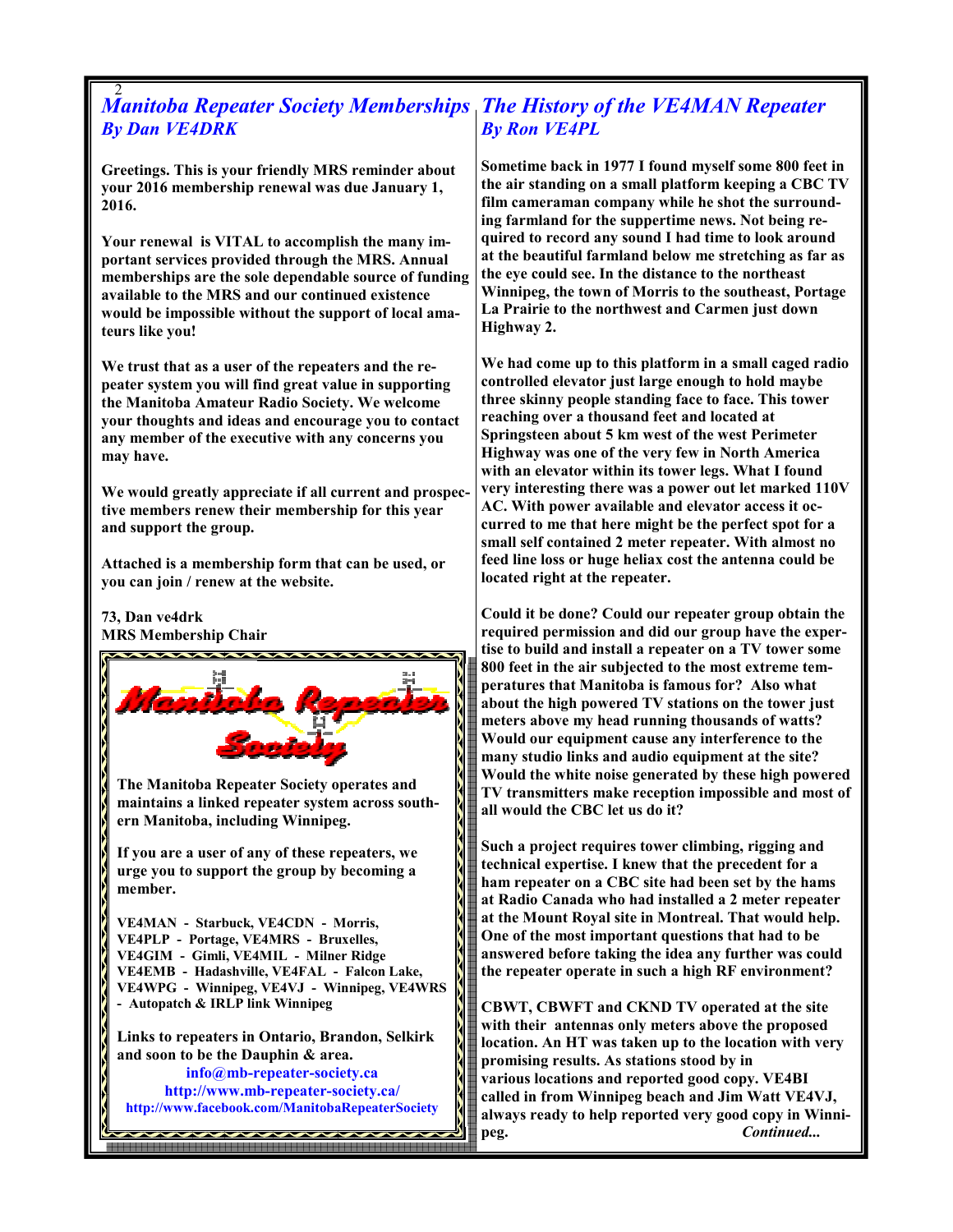3 With the test very successful on transmit running about 5 watts or less and most importantly good copy on receive it was decided to proceed with the next steps, selling the idea to the membership and to the CBC!

The results of our test was presented to the membership who enthusiastically supported the project with 26 members putting up \$ 100.00 to finance the project. In return they were granted life memberships. A very good deal at the time.

To help our case of putting the repeater on the CBC tower it was decided to solicit support from various government agencies who might have an interest in such an Amateur radio emergency communication system available to them. Meetings were held with EMO, Red Cross, militia and City of Winnipeg, explaining the project and requesting there support by sending a letter to CBC Winnipeg management. We were fortunate to have Mike VE4WZ as the militia commander at the time and he was very enthusiastic about the project. All the agencies sent letters of support endorsing our project. These letters were presented to the CBC regional engineer George Goosen who just happened to hold one of the first Amateur digital licenses in Canada. Without his enthusiastic support VE4MAN would never have gotten off the ground.

Others like Murray Ronald VE4RE put his engineering credentials behind the project and his company, Prairie Mobile Communications, provided test equipment and facilities. We had an occasion to take his 20 thousand dollar spectrum analyzer up the tower. I think dropping it would have put him out of business. His friend Tom Blair, a teacher and part time Prairie tech, was key in making everything work and spent a considerable amount of his time working on the project. Even though he was not keen on going up the tower he spent many hours going up the tower working on the repeater. We affectionately called him "White Knuckles Tom".

Without the mechanical and climbing abilities of Phil Barton VE4QB we would never have received the OK for the enclosure he made that held the repeater on the tower leg supported by the iron arms Phil built to hold it. Phil was a very valuable member of the team as he had built an number of devices and enclosures for equipment on the tower and was very much respected for his mechanical and electronic expertise. Phil was also responsible for hanging the repeater on the tower and also doing the climbing to install the 4 bay Sinclair antenna on the tower just below the repeater. This probably was the only repeater with its antenna mounted below it! Who or how we talked George into letting us install a large 4 bay antenna on the tower I don't recall as the original plan had a quarter wave or

## WARC's Basic Short Course 11

Runs … 5 Saturdays - February 20, 27, March 5, 12 and 19, 2016 from 9am to 4pm

### Now Accepting On-Line Registrations !

For your family, friends or co-workers who are interested in joining the hobby of Amateur Radio pass on the web link below...

http://winnipegarc.org/basic\_course.html

5/8 wave whip mounted on the enclosure.

The frequency of 146.010 / 146.610 was determined by inputting all the frequencies used at the tower into a computer program. It told us this pair would be least likely to be affected. The club chose VE4MAN as the call and at that time it was decided to change the call on the Richardson building repeater to VE4WPG.

After so many years many of those who worked on the project are silent keys or forgotten. Some names and calls that come to mind and who spent many hours out at the tower, or giving assistance in other ways, were Vic Rowe VE4GJ, Jack McIntyre VE4ER, Tom Mills VE4SE, Jim VE4OE, John VE4ADS Norm VE4EO and Ron VE4PL along with those key names and calls I have mentioned.

Today VE4MAN is still at the CBC site but now safely at ground level. Many changes have been made to the tower and to VE4MAN itself. Linking has been added and various changes made inside by the dedicated hams who took over. The repeater has proven to be a valuable asset to the community and stands as a tribute to all those hams who made it work.

You can help support VE4MAN repeater by joining the Manitoba Repeater Society. Visit ... http://www.mb-repeater-society.ca/ \*\*\*\*\*\*\*\*\*\*\*\*\*\*\*\*\*\*\*\*

## Saturday Mornings Newbie Net By David VE4DAR

The Newbie Net is intended to give students and relatively new hams a chance to learn more about our hobby and to practice their on-air skills.

Newbie Net is held Saturday mornings at 1000 o'clock local time on the VE4WPG repeater. For now, Net Control Operator is David VE4DAR. In time we hope to have trained some neophytes to be net control operators for this and other nets.

So if you got your "ticket" in the past year or so, or are just setting up your first station, check in Saturday mornings. Visitors to the Winnipeg area are also welcome to check in. We'd love to talk with you.

3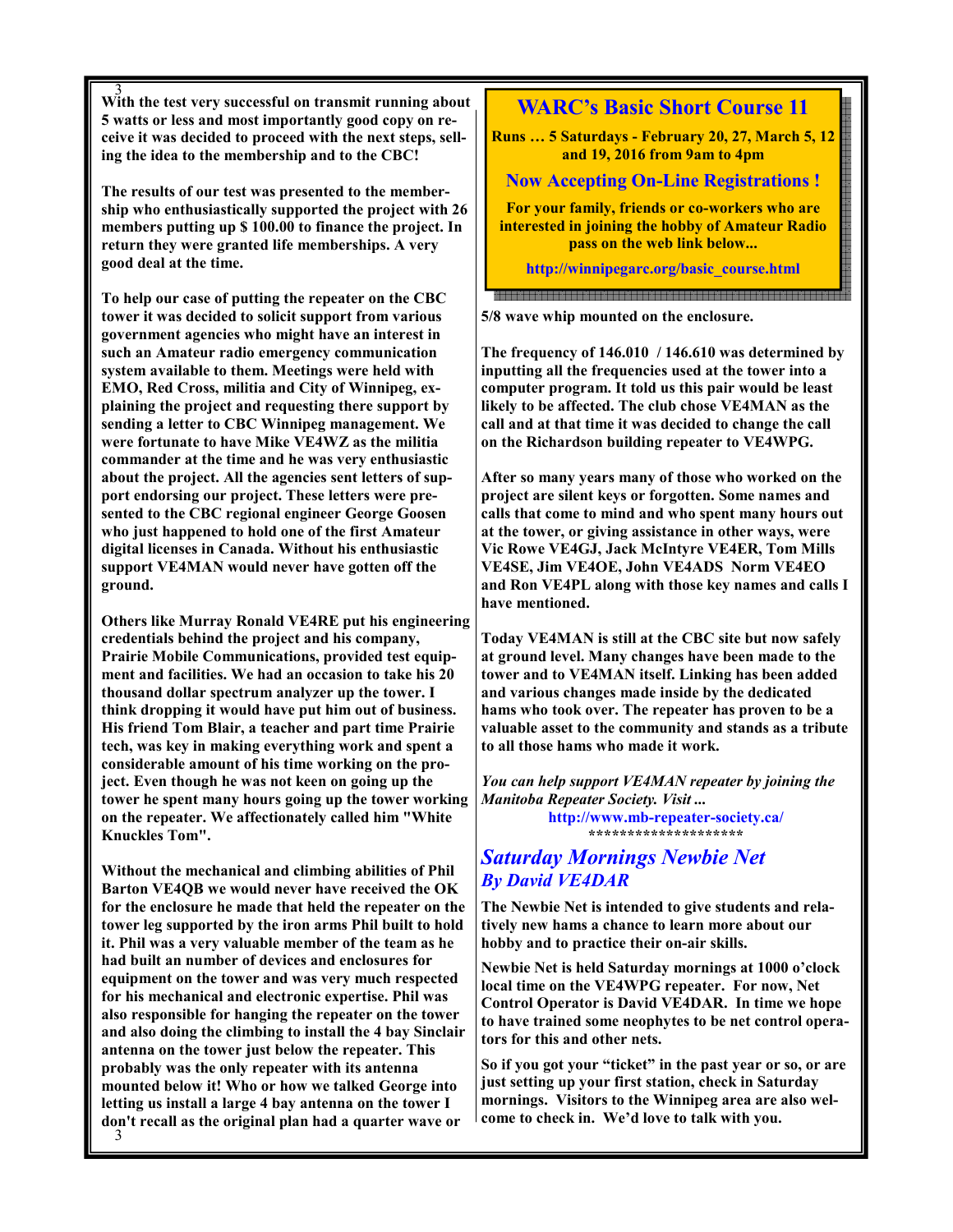### 4 Winnipeg ARES Jeff Dovyak VE4MBQ ve4mbq@rac.ca

Yori Tsuji VE4ACX donated the UHF duplexers being used on VE4ARC UHF repeater THANKS Yori!

Our December General Meeting featured a review of Call-Outs and Equipment and we started exchanging expiring ARES photo-ID cards for the new issue which expires DEC 2020. City of Winnipeg Emergency Preparedness Coordinator Randy Hull dropped in and provided some additional prizes for our break-time draw. Parrish Andrews AF7BA, a visiting amateur from Montana who is temporarily working in Winnipeg, gave us a very interesting and amusing impromptu presentation on how his ARES group acquired a 31 foot travel trailer that had been confiscated by the US government and what US Customs and/or the DEA missed inside.

On SAT 19 DEC we conducted an availability poll by e-mail for twelve hours as our participation in 2015 Global SET. In total 26 Winnipeg ARES members participated:

VE4s MMW, MAB, GWB, EH, JDH, VD, DWG, MWH, HAY, HAZ, JAH, KAZ, AFL, DLA, CDM, GWN, RCA, GIS, ESX, DJS, SIG, TTH and MBQ VA4s MAC, RWT and PNO.

Elsewhere in the WARC newsletter you will find an article about the ARES display at Sir Wm Stephenson Library as well as a separate article on how to register as a volunteer operator for the 2016 Manitoba Marathon.

The next Winnipeg ARES General Meeting is TUE 19 JAN 1900h at Sir Wm Stephenson Library 765 Keewatin Street. Cameron Buchanan, Acting Regional Director Public Safety Canada is scheduled to do a presentation on Emergency Preparedness and the Role of Public Safety Canada.

## Manitoba Marathon Jeff Dovyak VE4MBQ ve4mbq@rac.ca

The 2016 Manitoba Marathon will be SUN 19 JUNE. If you volunteered last year we'd like you back for the 38th Marathon. If you are a new Amateur we will pair you up with someone who has done the event previously.

4 Walmer (Map 17 C8 in the Sherlock map Book). The 2016 Amateur Radio Group Volunteer Briefing is TUE 14 JUNE 1900h Norwood Community Club 87

Although the briefing starts at 1900h we will begin distribution of race information, documentation, volunteer t-shirts and pre-arranged equipment loans at 1815h. If you register as an Amateur Radio volunteer and cannot attend the 14 JUNE briefing please let us know in advance who will be attending to pick up your briefing materials and volunteer t-shirt. There will be an additional Medical Team briefing on another date for those assigned to the medical side.

It is greatly appreciated if the completed volunteer registration form is returned to me via e-mail (saves lots of re-typing), but it would be preferred if you register on-line thru the terrific form that WARC Web-Master Mark VE4MAB has set up at:

http://winnipegarc.org/marathon.html

For the 2015 Manitoba Marathon we had over eighty Amateur Radio volunteers. The sooner registrations are submitted the sooner we can start working on the 2016 roster. We need a completed new registration form from each Amateur Radio volunteer every year regardless of what Amateur organization they belong to.

## ARES Display Sir William Stephenson Library 765 Keewatin Street

The City of Winnipeg Emergency Program is our primary served agency. The Emergency Program has facilitated our monthly general meetings at Sir William Stephenson Library since 16 SEP 1997. Recently Library Service Assistant Mike Davies borrowed some ARES badges and equipment to feature Winnipeg ARES in the library's display case.



It's really nice to see our 1997 Flood of the Century Appreciation Certificate from the City of Winnipeg and Wing Commanders Commendation from 17 Wing (for Air Force Run) on display instead of tucked away.

The TM-241 transceiver in lower right side was used at VE4EOC during 1997 Flood Operations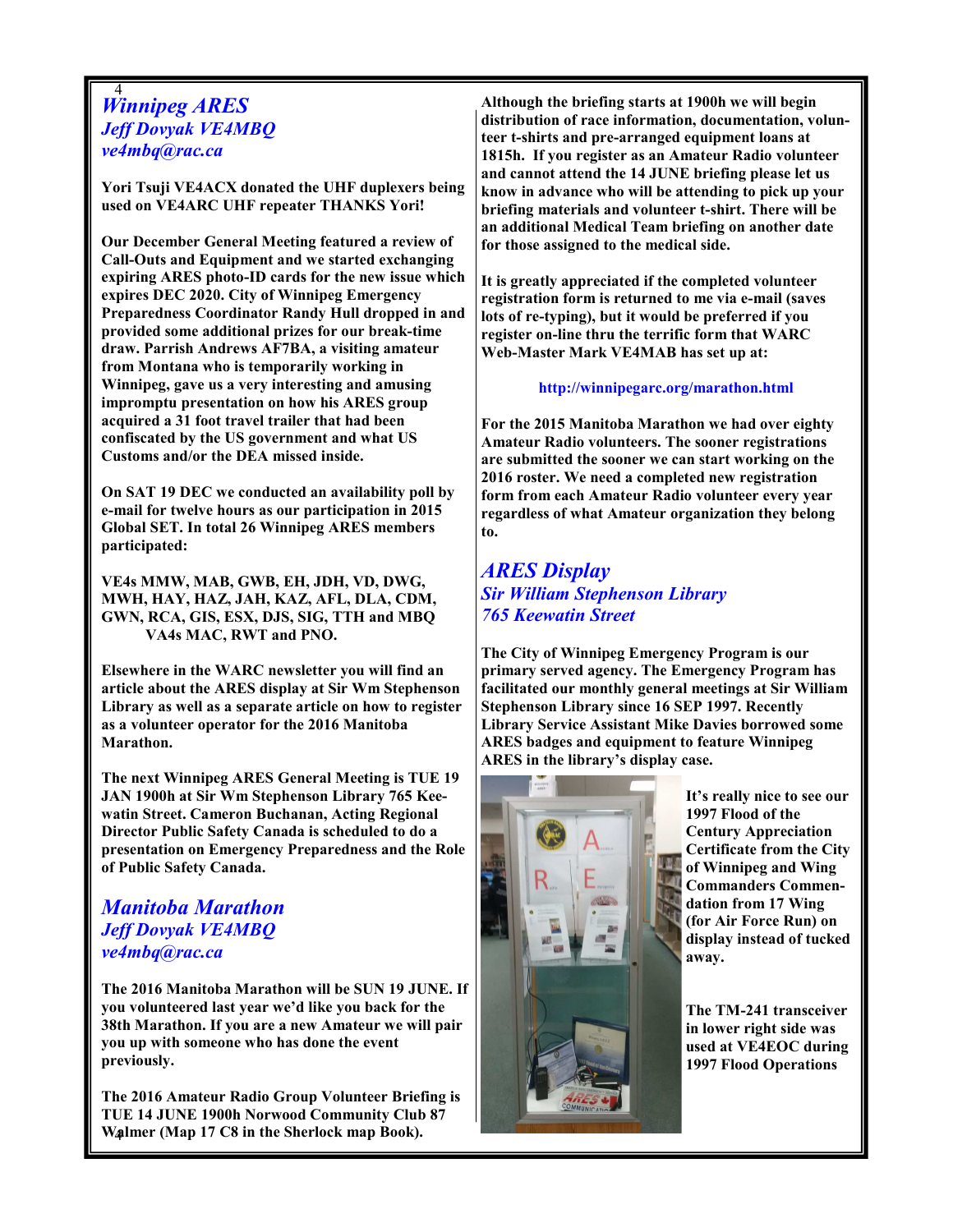| 5                                                        |                                            |                                                    |                                  |
|----------------------------------------------------------|--------------------------------------------|----------------------------------------------------|----------------------------------|
| <b>Contest Calendar</b>                                  |                                            | <b>CWops Mini-CWT Test</b>                         | 1300Z-1400Z, Jan 20              |
| <b>Extracted From</b>                                    |                                            | and 1900Z-2000Z, Jan 20<br>and 0300Z-0400Z, Jan 21 |                                  |
| http://www.hornucopia.com/contestcal/                    |                                            | <b>NAQCC CW Sprint</b>                             | 0130Z-0330Z, Jan 21              |
|                                                          |                                            | <b>NCCC RTTY Sprint</b>                            | 0145Z-0215Z, Jan 22              |
| <b>For January </b>                                      |                                            | <b>QRP Fox Hunt</b>                                | 0200Z-0330Z, Jan 22              |
|                                                          |                                            | <b>NCCC Sprint Ladder</b>                          | 0230Z-0300Z, Jan 22              |
| <b>ARS Spartan Sprint</b>                                | 0200Z-0400Z, Jan 5                         | YL-ISSB QSO Party, CW/SSB                          | 0000Z, Jan 23                    |
| <b>QRP Fox Hunt</b>                                      | 0200Z-0330Z, Jan 6                         |                                                    | to 2359Z, Jan 24                 |
| <b>Phone Fray</b>                                        | 0230Z-0300Z, Jan 6                         | <b>Montana QSO Party</b>                           | 0000Z-2400Z, Jan 23              |
| <b>CWops Mini-CWT Test</b>                               | 1300Z-1400Z, Jan 6                         | <b>BARTG RTTY Sprint</b>                           | 1200Z, Jan 23                    |
|                                                          | and 1900Z-2000Z, Jan 6                     |                                                    | to 1200Z, Jan 24                 |
|                                                          | and 0300Z-0400Z, Jan 7                     | <b>UK/EI DX Contest, CW</b>                        | 1200Z, Jan 23                    |
| <b>UKEICC 80m Contest</b>                                | 2000Z-2100Z, Jan 6                         |                                                    | to 1200Z, Jan 24                 |
| <b>NCCC RTTY Sprint</b>                                  | 0145Z-0215Z, Jan 8                         | <b>WAB 1.8 MHz Phone</b>                           | 1900Z-2300Z, Jan 23              |
| <b>QRP Fox Hunt</b>                                      | 0200Z-0330Z, Jan 8                         | <b>QRP ARCI Fireside SSB Sprint</b>                | 2000Z-2359Z, Jan 24              |
| <b>NCCC Sprint Ladder</b>                                | 0230Z-0300Z, Jan 8                         | <b>SKCC Sprint</b>                                 | 0000Z-0200Z, Jan 27              |
| <b>Old New Year Contest</b>                              | 0500Z-0900Z, Jan 9                         | <b>ORP Fox Hunt</b>                                | 0200Z-0330Z, Jan 27              |
| <b>UBA PSK63 Prefix Contest</b>                          | 1200Z, Jan 9                               | <b>Phone Fray</b>                                  | 0230Z-0300Z, Jan 27              |
|                                                          | to 1200Z, Jan 10                           | <b>CWops Mini-CWT Test</b>                         | 1300Z-1400Z, Jan 27              |
| <b>SKCC Weekend Sprintathon</b>                          | 1200Z, Jan 9                               |                                                    | and 1900Z-2000Z, Jan 27          |
|                                                          | to 2400Z, Jan 10                           |                                                    | and 0300Z-0400Z, Jan 28          |
| <b>North American QSO Party, CW</b>                      | 1800Z, Jan 9                               | <b>UKEICC 80m Contest</b>                          | 2000Z-2100Z, Jan 27              |
|                                                          | to 0559Z, Jan 10                           | <b>NCCC RTTY Sprint</b>                            | 0145Z-0215Z, Jan 29              |
| <b>NRAU-Baltic Contest, SSB</b>                          | 0630Z-0830Z, Jan 10                        | <b>QRP Fox Hunt</b>                                | 0200Z-0330Z, Jan 29              |
| <b>NRAU-Baltic Contest, CW</b>                           | 0900Z-1100Z, Jan 10                        | <b>NCCC Sprint Ladder</b>                          | 0230Z-0300Z, Jan 29              |
| <b>DARC 10-Meter Contest</b><br><b>Midwinter Contest</b> | 0900Z-1059Z, Jan 10                        | CQ 160-Meter Contest, CW                           | 2200Z, Jan 29                    |
| <b>NAQCC CW Sprint</b>                                   | 1000Z-1400Z, Jan 10<br>0130Z-0330Z, Jan 13 |                                                    | to 2200Z, Jan 31                 |
| <b>QRP Fox Hunt</b>                                      | 0200Z-0330Z, Jan 13                        | <b>Feld Hell Sprint</b>                            | 0000Z-2359Z, Jan 30              |
| <b>Phone Fray</b>                                        | 0230Z-0300Z, Jan 13                        | <b>REF Contest, CW</b>                             | 0600Z, Jan 30                    |
| <b>CWops Mini-CWT Test</b>                               | 1300Z-1400Z, Jan 13                        |                                                    | to 1800Z, Jan 31                 |
|                                                          | and 1900Z-2000Z, Jan 13                    | <b>UBA DX Contest, SSB</b>                         | 1300Z, Jan 30                    |
|                                                          | and 0300Z-0400Z, Jan 14                    |                                                    | to 1300Z, Jan 31                 |
| <b>AWA Linc Cundall Memorial CW Contest</b>              |                                            | <b>Winter Field Day</b>                            | 1700Z, Jan 30                    |
|                                                          | 2300Z, Jan 13                              |                                                    | to 1700Z, Jan 31                 |
|                                                          | to 2300Z, Jan 14                           | <b>ARRL January VHF Contest</b>                    | 1900Z, Jan 30<br>to 0359Z, Feb 1 |
|                                                          | and 2300Z, Jan 16                          | <b>Classic Exchange, CW</b>                        | 1400Z, Jan 31                    |
|                                                          | to 2300Z, Jan 17                           |                                                    | to 0800Z, Feb 1                  |
| <b>NCCC RTTY Sprint</b>                                  | 0145Z-0215Z, Jan 15                        |                                                    | and 1400Z, Feb 2                 |
| <b>ORP Fox Hunt</b>                                      | 0200Z-0330Z, Jan 15                        |                                                    | to 0800Z, Feb 3                  |
| <b>NCCC Sprint Ladder</b>                                | 0230Z-0300Z, Jan 15                        |                                                    |                                  |
| <b>LZ Open Contest</b>                                   | 1800Z-2200Z, Jan 15                        | <b>Into February</b>                               |                                  |
| <b>Hungarian DX Contest</b>                              | 1200Z, Jan 16                              |                                                    |                                  |
|                                                          | to 1159Z, Jan 17                           | <b>RSGB 80m Club Championship, SSB</b>             |                                  |
| <b>North American QSO Party, SSB</b>                     | 1800Z, Jan 16                              |                                                    | 2000Z-2130Z, Feb 1               |
|                                                          | to 0559Z, Jan 17                           | <b>ARS</b> Spartan Sprint                          | 0200Z-0400Z, Feb 2               |
| <b>Feld Hell Sprint</b>                                  |                                            | <b>QRP Fox Hunt</b>                                | 0200Z-0330Z, Feb 3               |
| 2000Z-2359Z, Jan 16 (EU/AF/MidEast)                      |                                            | <b>Phone Fray</b>                                  | 0230Z-0300Z, Feb 3               |
| and 2300Z, Jan 16                                        |                                            | <b>CWops Mini-CWT Test</b>                         | 1300Z-1400Z, Feb 3               |
| to 0259Z, Jan 17 (ENA/SA/Carib)                          |                                            |                                                    | and 1900Z-2000Z, Feb 3           |
| and 0200Z-0559Z, Jan 17 (WNA/AS/OC)                      |                                            |                                                    | and 0300Z-0400Z, Feb 4           |
| <b>Run for the Bacon QRP Contest</b>                     |                                            | <b>UKEICC 80m Contest</b>                          | 2000Z-2100Z, Feb 3               |
|                                                          | 0200Z-0400Z, Jan 18                        |                                                    |                                  |
| <b>QRP Fox Hunt</b>                                      | 0200Z-0330Z, Jan 20                        |                                                    |                                  |
| <b>Phone Fray</b>                                        | 0230Z-0300Z, Jan 20                        | <b>Good Luck In The Contest</b>                    |                                  |
|                                                          |                                            |                                                    |                                  |
|                                                          |                                            |                                                    |                                  |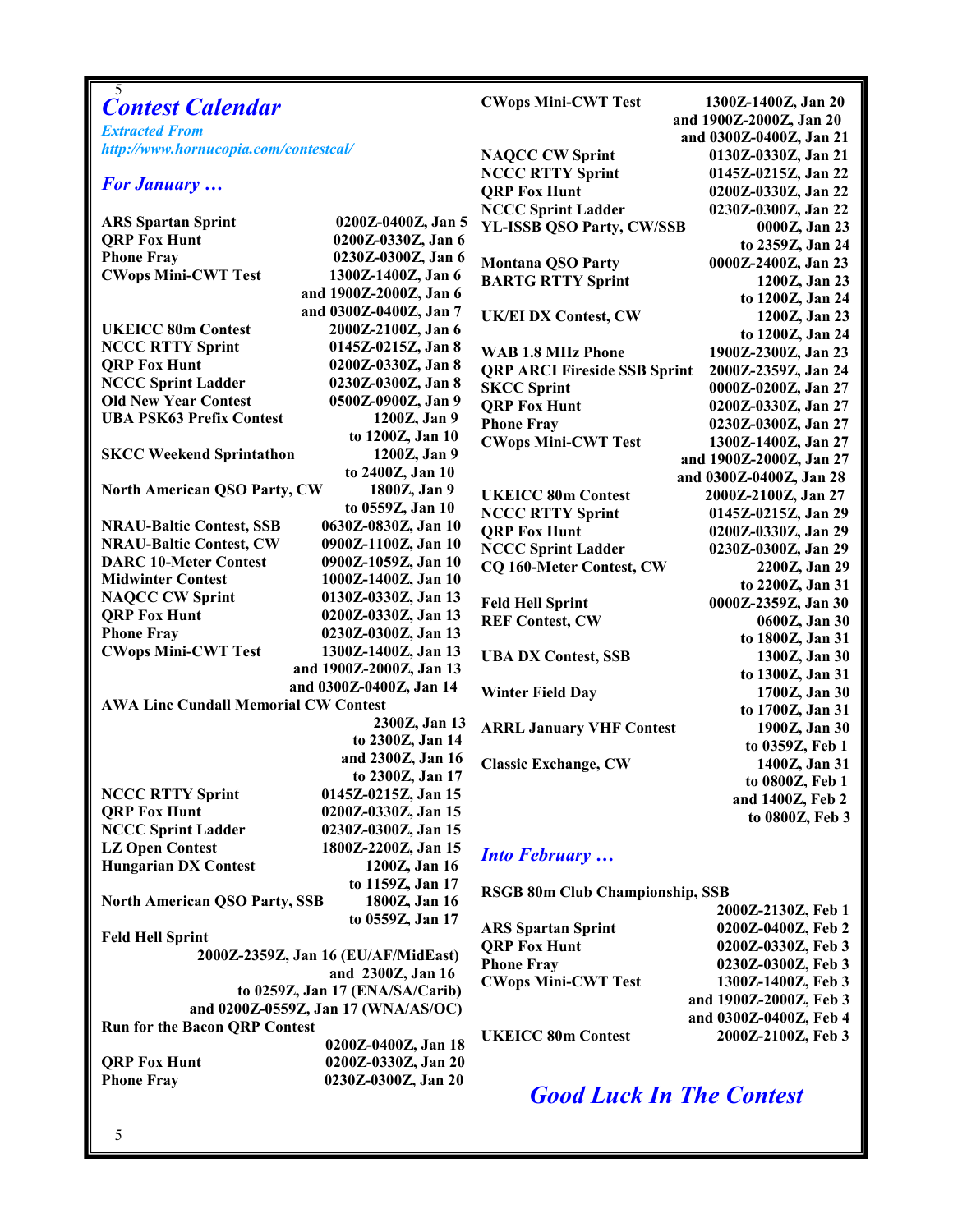#### 6 British Columbia QSO Party Invite! From Rebecca VA7BEC

The BCQP 2016 promotion bandwagon has rolled out, and I would like to invite WARC members to join the party. Some of the other same-day QSO parties may attract more attention at your QTH, but if anyone who happens to be on the air hears VE7/VA7s calling CQ, please give them a shout.

I've attached the official BCQP 2016 announcement. Would you pass the word along, please?

The most important thing to know is the date and time of the 2016 event: UTC 1600z Feb 6 to 0400z Feb 7. That's February 6, 10am to 10pm in Manitoba.

Another important point is that the list of BC districts the multipliers in BCQP has changed. We use federal electoral districts since BC has no counties, and with the last election, the electoral map was redrawn, resulting in not only new district names and thus new threeletter combinations for our purposes but also six more districts within the province. Of note, these six new districts are in the most populous areas of BC, which are also where the majority of BCQP in-province participants are located. This should help stations everywhere build bigger logs with higher mult counts. The updated multiplier list for 2016 can be found at

### http://www.orcadxcc.org/bcqp\_districts.html

Other info, such as rules, in-depth event analysis/ reports and scores from past years, is available for viewing from links on the BCQP page of the Orca DXCC website at

#### http://www.orcadxcc.org/bcqp.html

BCQP is fully supported by N1MM and N3FJP logging software. The writers of both programs have updated their respective programs with the newest multiplier list. Other generic programs can be used as well, but they do not necessarily score accurately. There's no need to worry about score, though, as the Contest Committee confirms claimed scores anyway.

As always, top category results are recognized with unique, photo-based certificates and plaques highlighting something scenic or special about BC. The photos are different every year, taken especially for the event, and therefore collectible. If submitted logs are particularly numerous in any given category or certain results merit special recognition, additional certificates are awarded.

to the continued commitment of sponsors, we are able In addition, the plaque program has grown and thanks

to offer plaques in nine categories, a net increase of one. (We lost "Top Rookie".) So going into BCQP 2016, we have sponsored plaques for Top BC Score, Top YL Score, Top Score Canada Outside BC, Top US Score, Most Electoral Districts Contacted, Top DX, Top Mixed Mode, Top Club BC (new) and Top Multi-Op (new).

To see how the 2015 certificate and plaque photos turned out, go to

http://www.orcadxcc.org/bcqp\_awards.html

As contest coordinator for BCQP, I am here to help. If you or your club members have questions, I am just an email away.

73,

Rebecca VA7BEC Contest Coordinator for BCQP, Orca DXCC

## Photos from WARC's Christmas Party By Mark VE4MAB

After a quick business meeting, followed by awards being presented, questions were





raised … Who has the best hat, Dick VE4HK or Garth VE4GWB??

On with the refreshments and munchies to spend the evening having





"Eye Ball" QSOs.

A time to reflect on the past year and look forward to the year ahead.

The Winnipeg Amateur Radio Club Wishes you all the best in 2016!!